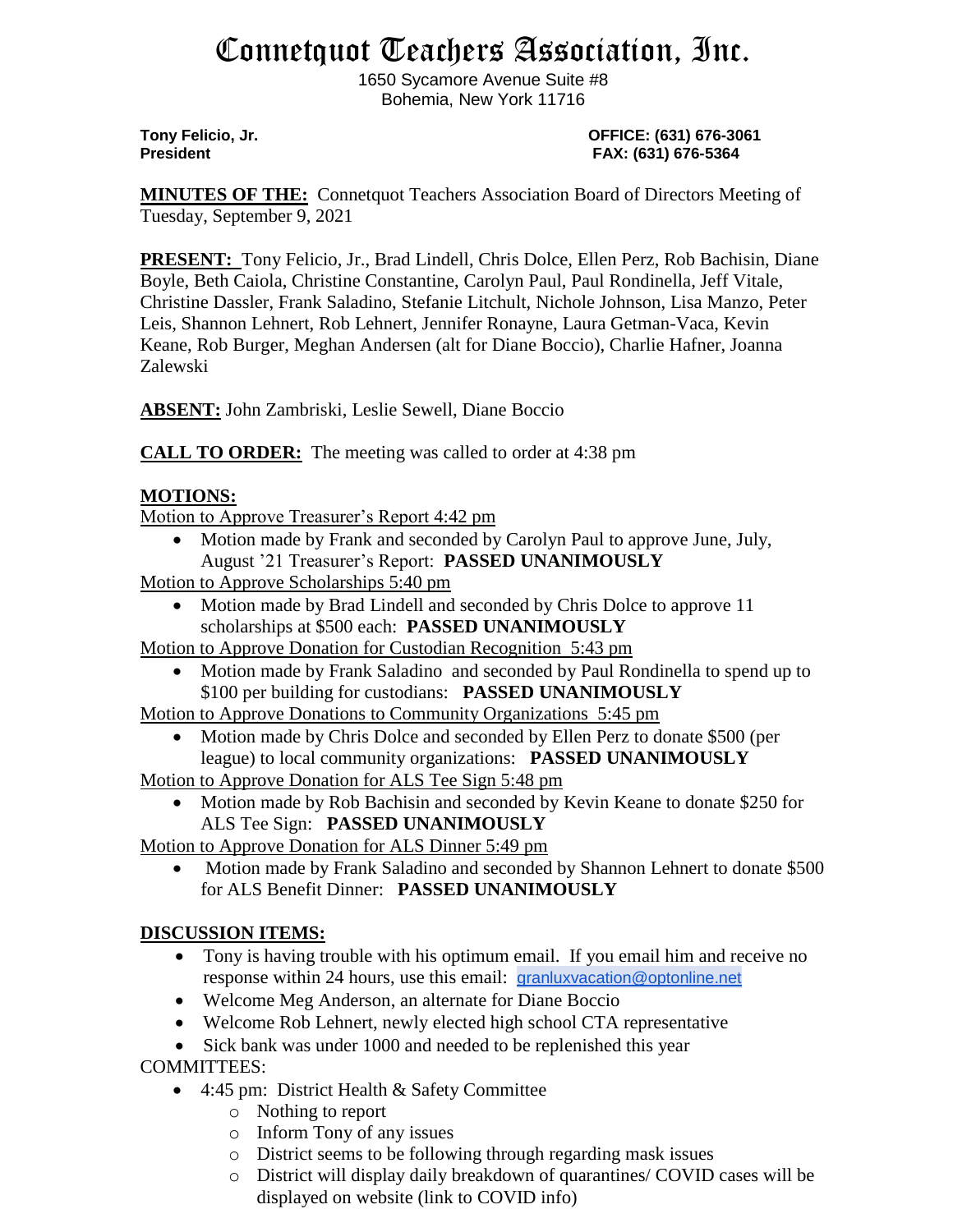- o High School how to best report students who continue to disobey mask rules (under nose/chin). Administration needs to have consequences. Reps meet tomorrow with principal
- 4:54 pm: Political Action
	- o Push for Vote Cope at new teacher meeting in August
	- o Anyone interested in donating to Vote Cope (\$1-\$2), email Jeff at [ctajvitale@optonline.net](mailto:ctajvitale@optonline.net)
- 4:55 pm: Public Relations
	- o New teacher orientation was huge success 60-70 over the last 2 years
	- o Email [ctamembers-pr@optonline.net](mailto:ctamembers-pr@optonline.net) for anyone who did not receive a red folder at orientation
	- o Lisa and Joanna met new director (Alexa) of Children's Center over the summer. They prefer ordering from Amazon Wish List.
	- o Welcome back party was cancelled due to pandemic
	- o June 21, 2022 Retirement Party at Land's End remains hopeful
	- o Hospital donations / Birthday in a Box: Some organizations are accepting donations, some utilize Amazon Wish List
- 5:01 pm: Emergency Fund
	- o Nothing to report.
- 5:01 pm: Technology
	- o Open line of communication with Alise Pulliam, Technology Director
	- o Duffield: the issue with the removal of older desktops is being addressed
	- o District is awaiting an order of smartboards that was supposed to be in last June.

## OLD BUSINESS:

- 5:05pm: Arbitration & Grievances
	- o Grievances with regard to former special ed coordinator in limbo
	- o Academic freedom grievance slated for arbitration later this month
	- o New grievance regarding a member continuously being involuntarily transferred
	- o Still pending: grievance regarding request for additional sub plans
- 5:07 pm: Lesson Plans, Live Stream, Google Classroom
	- o Meeting with Dean re: lesson plans, live stream, google classroom tomorrow to help minimize burden on teachers. After consulting with NYSUT, discovered it is management's right and not a negotiable issue
	- o If lesson plans take too much time, it can be a possible impact bargaining issue
	- o Google classroom should not be a daily use tool
	- o Live stream quarantined high school students why not instruct just like home tutoring? District wants live streaming. Administration assures only quarantined students eligible for live stream
	- o Teachers should hold off live streaming until tomorrow's meeting
	- o Question on how to convey quarantined students to teachers: in high school, parent contacted guidance. Is that sufficient?
- 5:21pm: Negotiations Passive Resistance
	- o Meeting next Tuesday to exchange proposals
	- o Remind members of extra workload they carry (back to school, additional GCN, etc.) and administration continuously demanding more. Follow your contract.

NEW BUSINESS:

5:33 pm: H.S. Night Conference